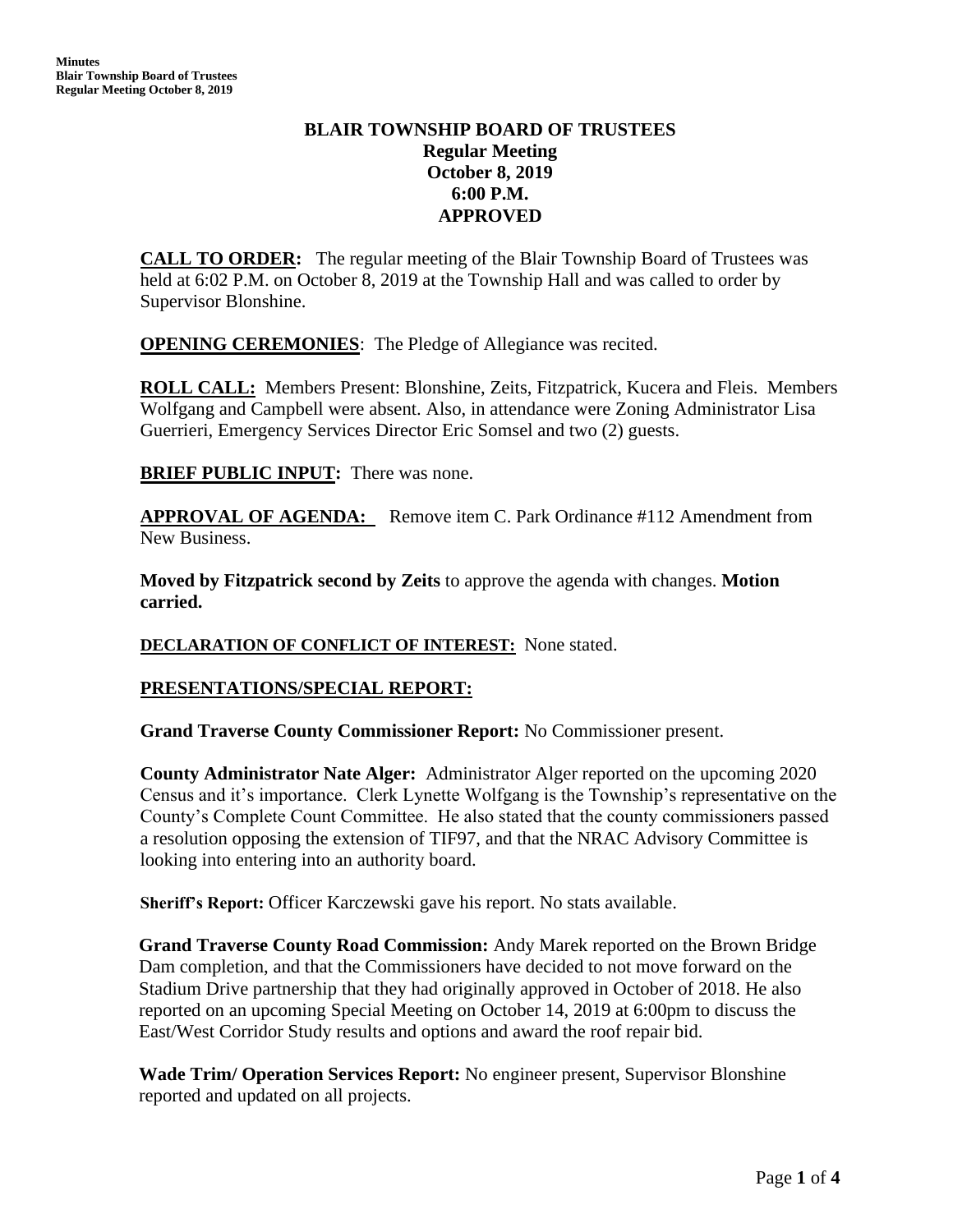**Treasurer Report:** Was included in the Board Members Packet.

**ANNOUNCEMENTS/CORRESPONDENCE:** Supervisor Blonshine reported on a very successful Township Clean-up day. Blonshine thanked Emergency Services Director Eric Somsel for his help, as well as employees: Jennifer, Lisa and Jake for volunteering their time. There was about half  $(\frac{1}{2})$  of the compacted yards from the large Spring clean-up, so she is confident that the clean-up days in the Township are working. Blonshine also reminded everyone of the deadline for the upcoming newsletter. Blonshine mentioned that the EMS/Fire Department could use help with the Annual Halloween Party here at the station.

Blonshine read part of a letter that has gone out to residents on Silver Lake from the County Drain Commissioner, in reference to the Public Hearing on the cost of establishing the lake level and the Special Assessment Roll of properties within the Special Assessment District for Silver Lake. The meeting is scheduled for October 10, 2019, 4:00pm-6:00pm at the Charter Township of Garfield.

Trustee Kucera reported on the MTA conference he attended this month at Crystal Mountain. Highlights of the conference included: Sand/Gravel Mining Legislation, Board Member Leadership Building, Future of Townships, and the MTA Conference coming up in the Spring of 2020.

| FUND                   | <b>CHECK NUMBERS</b> | <b>TOTALS</b> | <b>REPORTS</b>                          |
|------------------------|----------------------|---------------|-----------------------------------------|
|                        |                      |               |                                         |
| Pooled Operating       | #3191-3283           | \$326,162.79  | <b>Emergency Services Report</b>        |
| Trust & Agency Fund    | #1049                | \$127.50      | Water Dept. Report                      |
| Tax Account            | #6428-6449           |               | \$2,740,105.85 Supervisor/Zoning Report |
| Payroll Check/EFT      | #1399-1408           | \$45,869.11   | <b>Minutes Regular Meeting</b>          |
| <b>Direct Deposits</b> |                      | \$68,423.88   | September 10, 2019                      |

## **CONSENT CALENDAR**

Blonshine requested removal of Emergency Services report by request of Emergency Services Director. Emergency Services Director gave his report orally and stated that the numbers have changed on the Airpak Grant.

**Moved by Fitzpatrick second by Kucera** to approve the Consent Calendar. **Yes:** Blonshine, Fitzpatrick, Fleis, Zeits, Kucera. **No:** None. **Motion carried.**

## **UNFINSHED BUSINESS:** There was none.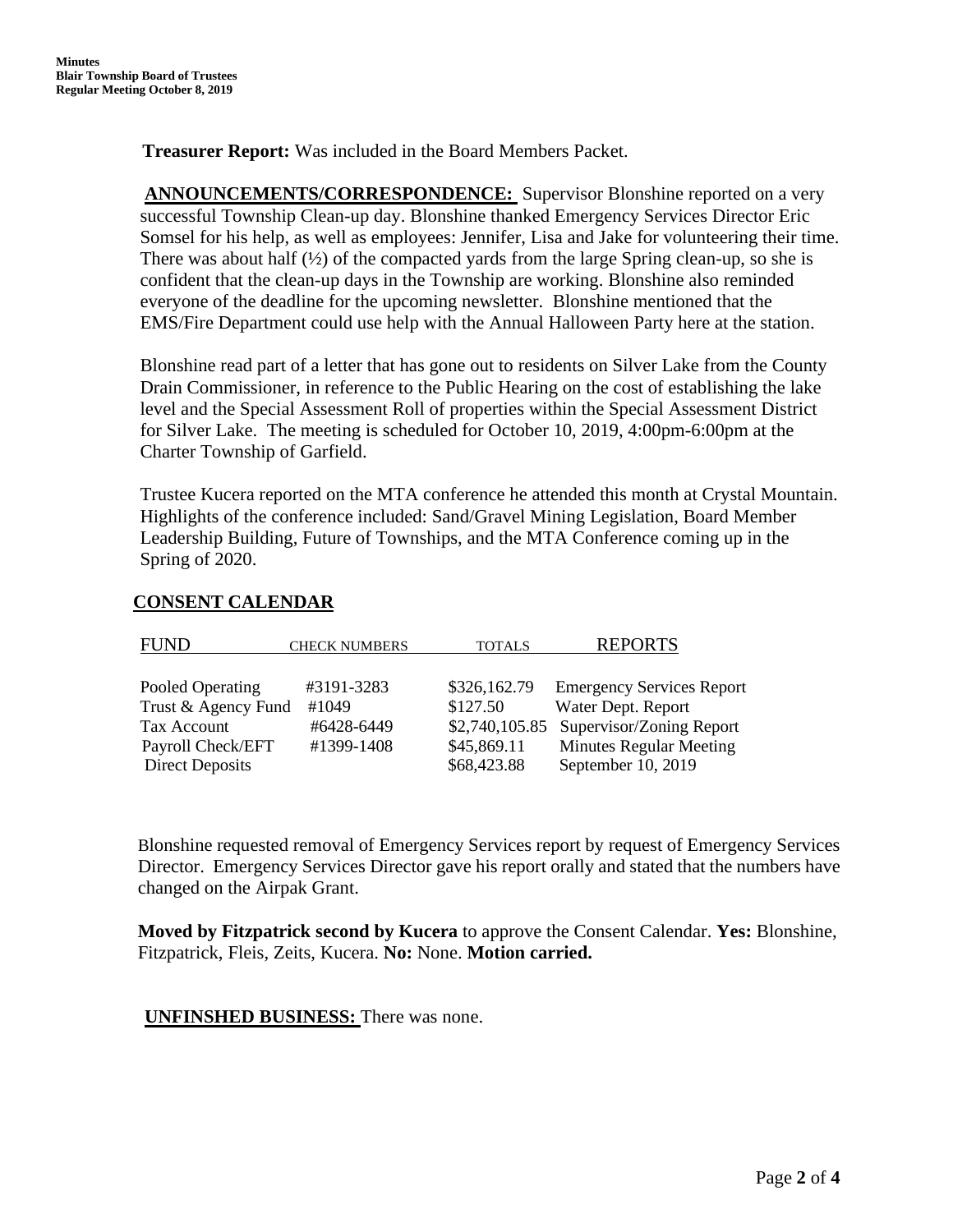## **NEW BUSINESS:**

#### **a. Fire Fund Budget Amendment**

Request to amend the Fire Department budget due to the sale of the old fire truck.

**Moved by Kucera second by Fleis** to change the budgeted amount for 205-000- 673.000 Sale of Fixed Assets from zero to \$20,000.00 due to the sale of the old fire truck. **Yes:** Kucera, Blonshine, Fitzpatrick, Zeits and Fleis. **No:** None. **Motion carried.**

#### **b. Treasurer Department Budget Amendment**

Request to amend the Treasurer's budget due to the increase in amounts of Professional Services.

**Moved by Fitzpatrick second by Zeits** to transfer \$3000.00 from Contingency 101-101-790.000 to the Treasurer's Professional Services 101-253-801.000 to cover future expenses. **Yes:** Blonshine, Fleis, Kucera, Fitzpatrick and Zeits. **No:** None. **Motion Carried.**

## **c. Re-appointment to the ZBA**

It was recommended to re-appoint George Lombard to the ZBA for a term expiring on November 30, 2022.

**Moved by Fleis second by Fitzpatrick** to re-appoint George Lombard to the ZBA for a term expiring on 11/30/2022. **Yes:** Fitzpatrick, Zeits, Fleis, Kucera and Blonshine. **No:**  None. **Motion carried.**

## **d. Outstanding Water Bill Request**

Supervisor Blonshine received a letter written from a resident requesting to have considerations made for their outstanding water bill. Supervisor Blonshine explained the situation, the request and had additional proof that suggest this is not an isolated incident.

**Moved by Blonshine second by Fitzpatrick** to deny the request for consideration of the residents outstanding water bill. **Yes:** Fleis, Kucera, Zeits, Blonshine and Fitzpatrick. **No:** None. **Motion carried.**